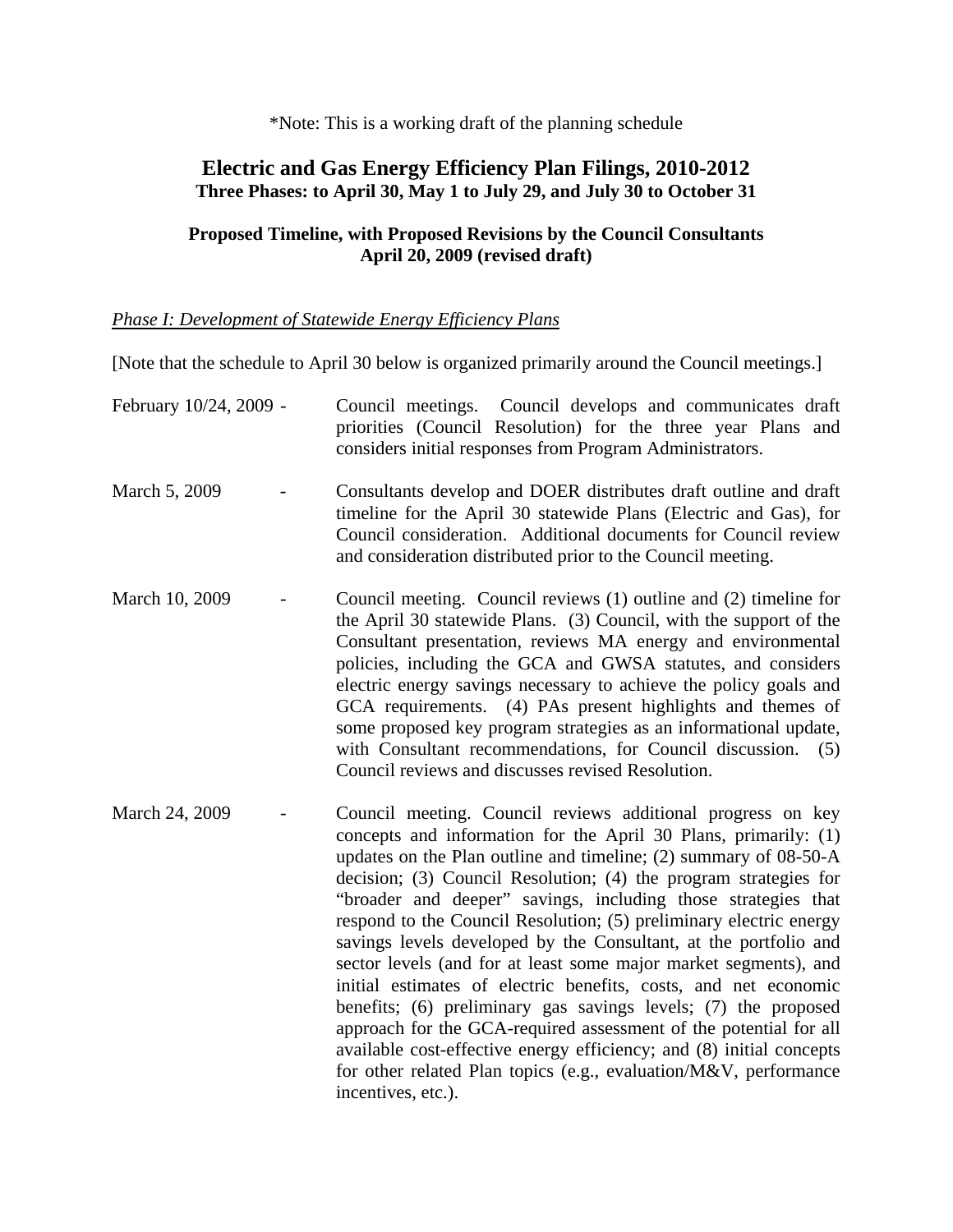| April 14, 2009 | Council meeting. Council reviews additional progress on key<br>concepts and information for the April 30 Plans, primarily: (1)<br>summary of DPU 08-50-A Decision from Commissioner Tim<br>Woolf; (2) environmental benefits and economic analysis<br>background; (3) Three Year Plans: schedule, process, and template<br>(Plan Template from 08-50 working group process, schedule for<br>development of April 30 Statewide Plans with update from the<br>PAs, and process and timeline for review of April 30 Statewide<br>Plans focusing on the April 30 through July 29 period); (4) electric<br>bill impact analysis, preliminary approach from EEAC<br>Consultants; (5) gas energy savings estimates and initial economic<br>analysis by the EEAC Consultants; (6) follow up on key program<br>strategies for "deeper and broader" savings (customer<br>repayment/on-bill financing, and electric and gas integration); (7)<br>performance incentives, review of current electric mechanism; (8)<br>scope and process for the assessment of all available cost-effective<br>potential; and (9) Council website update. |
|----------------|-------------------------------------------------------------------------------------------------------------------------------------------------------------------------------------------------------------------------------------------------------------------------------------------------------------------------------------------------------------------------------------------------------------------------------------------------------------------------------------------------------------------------------------------------------------------------------------------------------------------------------------------------------------------------------------------------------------------------------------------------------------------------------------------------------------------------------------------------------------------------------------------------------------------------------------------------------------------------------------------------------------------------------------------------------------------------------------------------------------------------------|
| April 21, 2009 | Council meeting. Council reviews additional progress on key<br>concepts and information for the April 30 Plans, primarily: (1)<br>Three Year Plans: process and schedule, revised timeline (process<br>and revised timeline for review of the April 30 Statewide Plans<br>focusing on the April 30 through July 29 period; May 5 <sup>th</sup> PA<br>briefing on April 30 Statewide Plans, with a Council working<br>session in the afternoon); (2) bill impact analysis, working group<br>process and schedule; (3) evaluation (EM&V) administration and<br>framework; (4) performance incentives: overview of incentive<br>designs and practices in other states; (5) scope and process for the<br>assessment of all available cost-effective potential; (6) proposed<br>process for addressing new measures (technologies and strategies);<br>and (7) marketing, education, and outreach.                                                                                                                                                                                                                                  |
| April 30, 2009 | Initial filing of (1) statewide Electric three-year energy efficiency<br>Plan, and (2) statewide Gas three-year energy efficiency Plan.<br>Electronic filing of the Plans with the Council (with hard copies to<br>follow).                                                                                                                                                                                                                                                                                                                                                                                                                                                                                                                                                                                                                                                                                                                                                                                                                                                                                                   |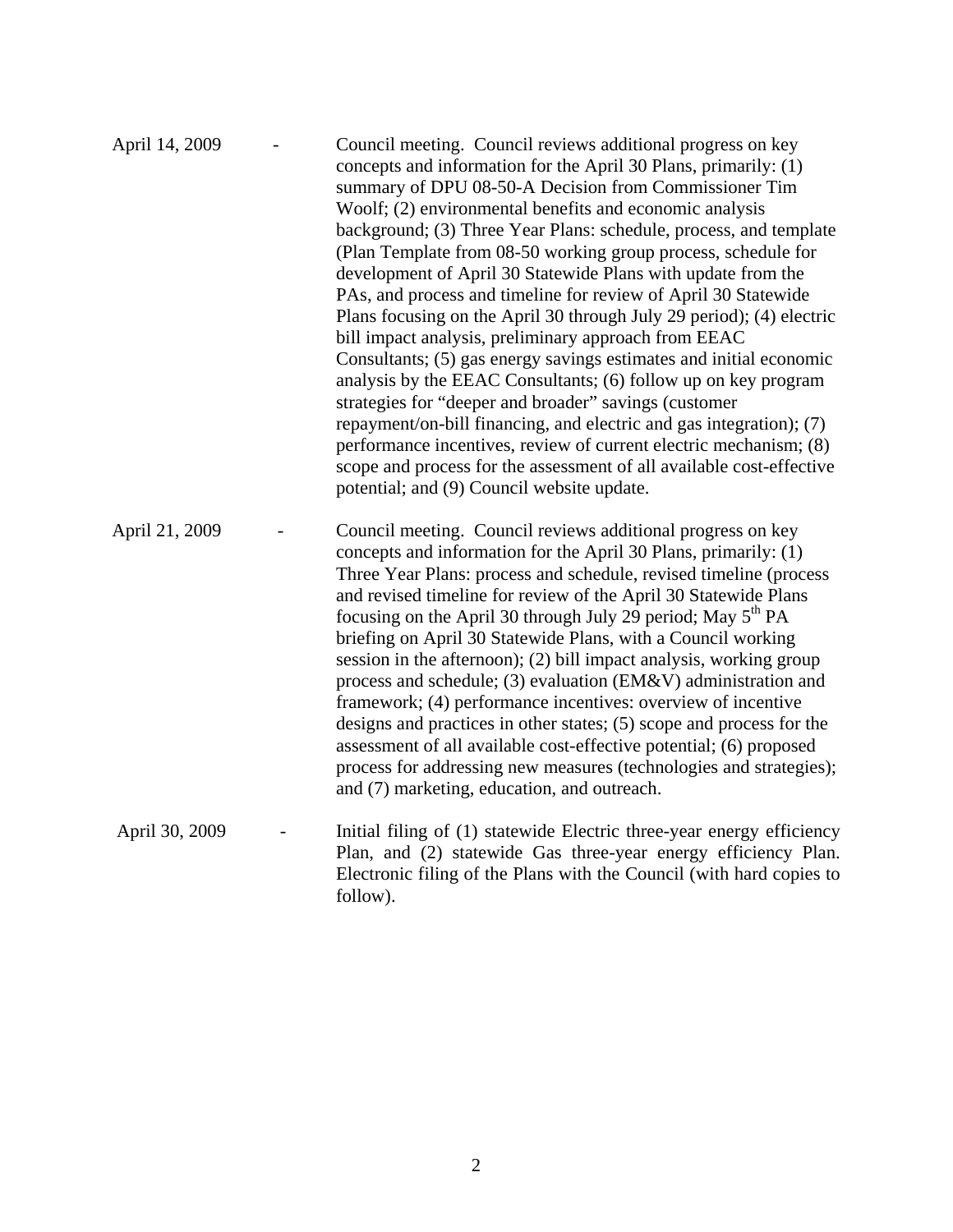[Notes:

1. Some of the dates initially proposed by the PAs were changed to line up with the Council meetings. Council work plan and schedule for the review of the Plans, developed on May 12 and posted on May 15, likely will revise and fill out the steps in the Council's review process.

2. Some Council meetings might need to be longer or be scheduled in two parts, with a technical working session (or working groups) as well as the regular meeting, to allow for more detailed discussions of specific topics. For example, working groups on specific topics could be scheduled immediately prior to the regular Council meetings, at 1:00/1:30 pm (or in the morning), and the working groups could report to the full Council during the regular meeting. Also, some of the discussions will be iterative, with interactions and communications outside of formal technical sessions, e.g., there will likely be some working groups and some PA/Consultant meetings to address details.

3. In order to ensure adequate data for the Council's review of the statewide Plans, at some point between May 1 and July 29 (by late May/early June?), the Council will need to receive the PA comparison data tables (savings, benefits, costs and other data by individual PA, summing to the statewide totals) and the historical comparison tables. These data tables are necessary to complete the Council's review of the statewide Plans prior to July 29.]

| May 5, 2009     | PA Briefing on 2009 Statewide Plans (morning) and Council<br>Working Session (afternoon).<br>PA briefing and overview of Electric and Gas Plans; PA<br>presentations with questions and initial Council discussion<br>$(10:00$ to noon).<br>Council working session (1:00 to 4:15). Council asks<br>additional questions, discusses the statewide Plans, and<br>identifies topics or issues to address during its review.<br>Consultants compile initial list of topics and issues to address<br>during the Council's review. Consultants provide initial<br>review comments. |
|-----------------|-------------------------------------------------------------------------------------------------------------------------------------------------------------------------------------------------------------------------------------------------------------------------------------------------------------------------------------------------------------------------------------------------------------------------------------------------------------------------------------------------------------------------------------------------------------------------------|
| May 12, 2009    | Council meeting and possible technical working session or<br>working groups. Council identifies and reviews initial list of topics<br>and issues to address during its review of the Plans (list compiled<br>by Consultants with input from Councilors), and develops Council<br>work plan and schedule for the review. Council Consultants<br>provide review comments, following up on the May 5 briefing, for<br>Council consideration. Council asks additional questions, discusses<br>the statewide Plans, and provides initial comments orally.                          |
| May 15, 2009    | Council distributes/posts the work plan and schedule for its review<br>of the Plans, and notifies PAs regarding areas of interest/topics for<br>review in further technical working sessions or working groups.                                                                                                                                                                                                                                                                                                                                                               |
| May 13-26, 2009 | Working groups continue discussions.                                                                                                                                                                                                                                                                                                                                                                                                                                                                                                                                          |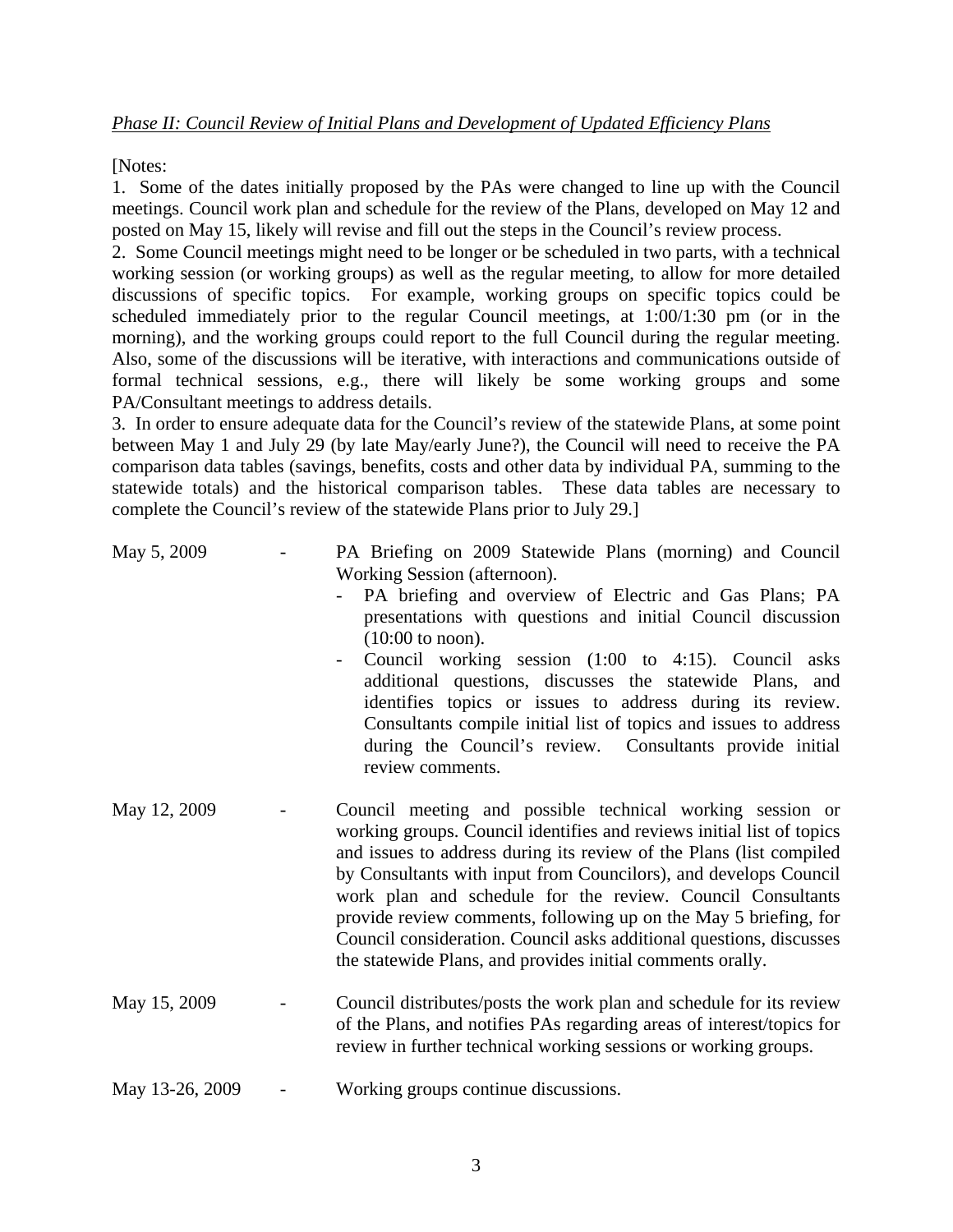| May 26, 2009 | $\sim 100$ | Council meeting and possible technical working session or           |
|--------------|------------|---------------------------------------------------------------------|
|              |            | working groups. PA responses to questions (those that required      |
|              |            | follow up) and identified topics and issues. Council identifies any |
|              |            | additional questions or information needed from the PAs. Council    |
|              |            | discusses the Electric and Gas Plans, and develops preliminary      |
|              |            | comments on the Plans. [Other topics TBD.]                          |

- May 29, 2009 Council distributes/posts its preliminary comments on the statewide Electric and Gas Plans. Additional questions or requests for additional information issued by the Council. (Requests for information can also be issued before this date, and the PAs will seek to respond within 10 days as a general rule.)
- June 9, 2009 Council meeting and possible technical working session or working groups. Council follow up on outstanding topics and issues, PA responses to requests for information, and PA responses to preliminary Council comments. Council reviews preliminary analysis of rate and average bill impacts, and preliminary assessment of all available cost-effective energy efficiency, among other topics. Council reviews PA comparison tables and historical data tables from the PAs. Council continues drafting its written comments on the Plans. [Other topics TBD.]
- June 23, 2009 Council meeting and possible technical working session or working groups. Council completes its written comments on the (then current) statewide Plans. Council reviews analysis of rate and average bill impacts, and assessment of all available cost-effective energy efficiency, among other topics. [Other topics TBD.]
- June 26, 2009 Council distributes/posts its comments on the statewide Plans.
- July 9, 2009 Updated draft statewide Plans (Electric and Gas) submitted by PAs (addressing Council comments and suggestions).
- July 14, 2009 Council meeting. Council reviews updated draft statewide Plans and provides any additional comments and suggestions.
- July 23, 2009 Updated revised/final statewide Plans submitted by the PAs.
- July 23-28, 2009 Council reviews updated revised/final statewide Plans (Electric and Gas) and completes drafting of its comments on the Plans. [Is there a need for another Council meeting during this time? Or is July 14 meeting above adequate?]
- July 29, 2009 Council submits approval, conditional approval, or comments on the updated statewide Electric and Gas Plans.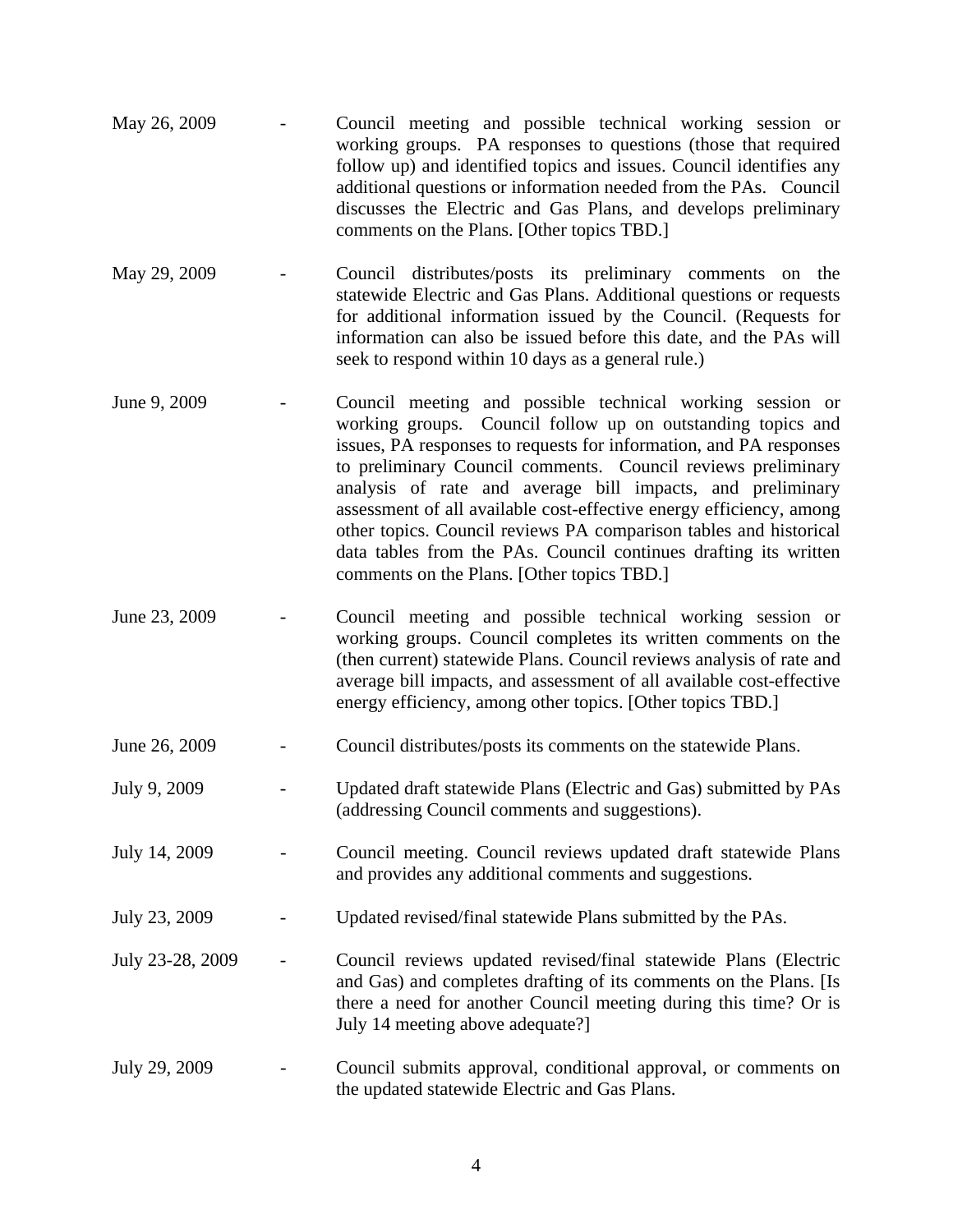## *Phase III: Development of Program Administrator-Specific Plans*

(Note: Process and specific schedule to be developed further at a later date. Add interactive and review steps between July and October 31. Council Consultants will be working with the PAs on the development of the individual PA Plans. The Council should review work products and have the opportunity to ask questions and provide comments during the development process. Also, the Council should review and comment on a draft of each of the PA-specific Plans prior to the Plans being filed with the DPU. This interactive and iterative process will be filled out at a later date.)

- October 31, 2009 PA-specific Plans filed at the DPU.
- October 31, 2009 Updated, integrated statewide Plans (Electric and Gas) filed that include any updated information revised through the process of developing the separate PA-specific October 31 Plans filed by the PAs. (Note: This should be done only to the extent necessary. The PAspecific Plans should really follow and be developed from the updated statewide Plans (July 29). Therefore, the updated statewide Plans (if approved by the Council in July) should need little if any "updating" themselves in October. However, if the Council does not approve the updated statewide Plans in July, or if additional development continues in the separate PA-specific Plans and it is important to reflect such development in the statewide Plans, then at some point between July and October the PAs will need to produce revised, updated statewide Plans for Council review. Final draft updated statewide Plans would have to available for Council review at least three weeks prior to the October 31, 2009 filing date.)

January 1, 2010 - PA-specific three year Plans go into effect.

- 
- Notes: 1) This schedule seeks to allow for the iterative discussion contemplated at the Council session of January 30, 2009 and reaffirmed in discussions since then.
	- 2) The April 30 statewide Plans will follow an outline that is reasonably consistent with (though less detailed than) the final template outline (including tables) developed by the PAs and the DPU 08-50 working groups, with Council input.
	- 3) The April 30 filing will, necessarily, present some information on an aggregated (e.g., by sector and major market segment) basis, and some information will be preliminary and/or general. Final detail on specific program delivery mechanics and measure mixes will be presented in the October 31, 2009 PA-specific filings.